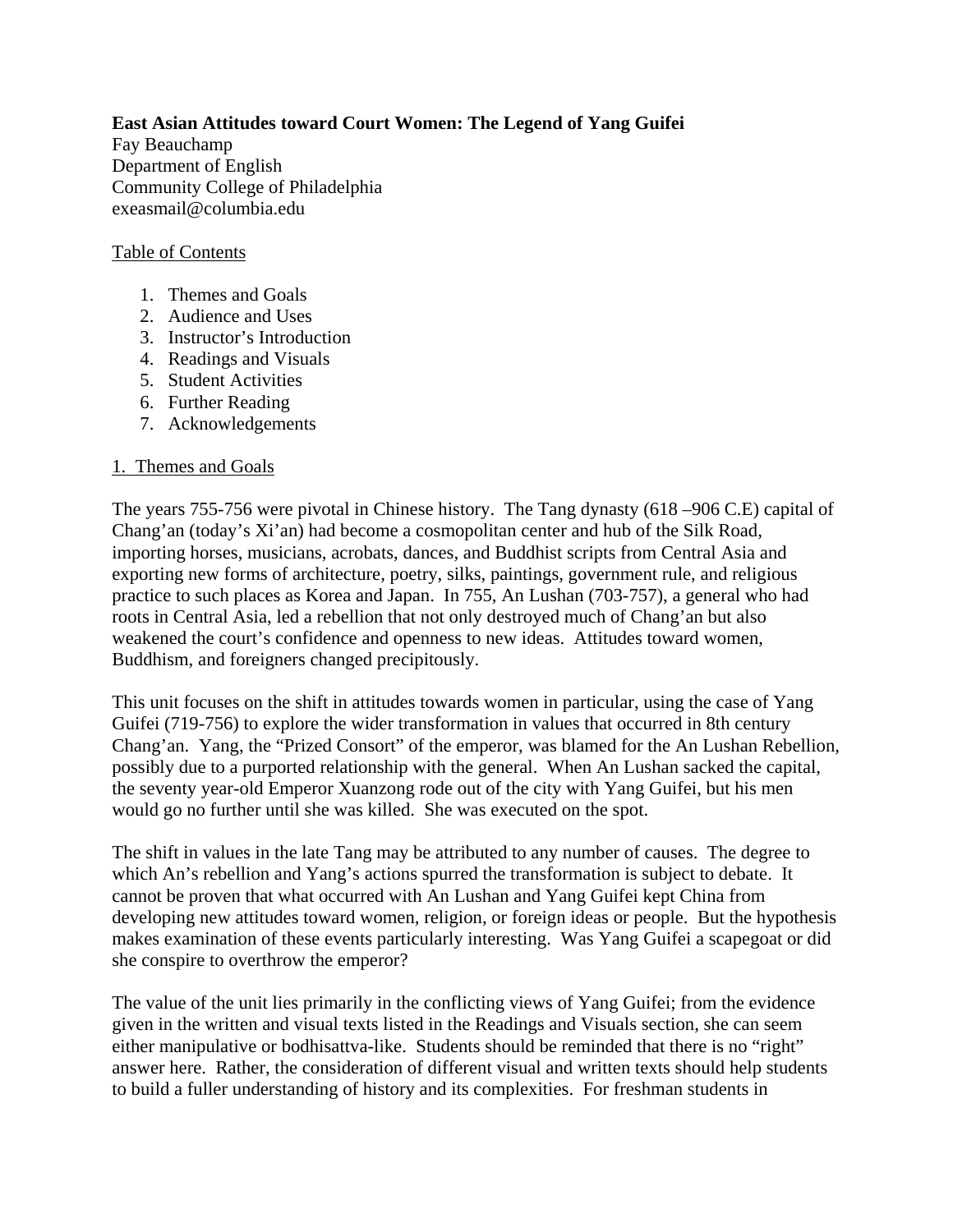particular, an assignment that asks them to juxtapose different sources is helpful as they build fundamental analytical reading and writing skills.

The unit invites students to form and support their own opinions by a careful analysis of significant primary texts, both literary and visual. These include Buddhist art from Dunhuang and Bai Juyi's "Song of Lasting Pain," which the literary critic Victor Mair calls "the most famous of all Chinese poems." An exercise in which students are asked to make a case for or against Yang Guifei's execution is at the core of the unit.

The unit also offers instructors a related set of comparative readings centered on the Japanese author Murasaki Shikibu's (ca. 978- ) novel *The Tale of Genji* (ca. 1010). Bai Juyi's story was widely read in Heian Japan (794-1185), and it is arguable that the attitudes and values encoded in Bai's text influenced Murasaki personally as well as broader attitudes in Japan.

After studying this unit, students should be able to give examples to demonstrate the following:

- o Women in the early Tang dynasty and in the Heian Period included women of powerful families who were not merely "concubines" of men. Many were highly educated, wrote literature, and were active in sports (in China only), arts and political power relationships.
- o The status of women changed depending upon economic and political variables rather than depending on "essential" East Asian value systems.
- o Writers' biases can depend on such factors as religion, geographical base, and gender; independent close readings of texts can reveal these biases.
- o Documents labeled historical accounts (such as Chen Hong's) may be no more objective than works of imaginative literature or art.
- o Depictions of historical events change over time, reflecting the era in which they are written. Cultural notions of beauty or sensuality change within cultures and vary over time.
- o Chinese culture has diverse origins including Central Asia as well as India. It has never been ethnically or culturally homogenous.

# 2. Audience and Uses

The unit was originally developed in two freshman year interdisciplinary humanities courses, one with a worldwide scope and one an introduction to Chinese Culture and Civilization. The students had no knowledge of Chinese or Japanese language.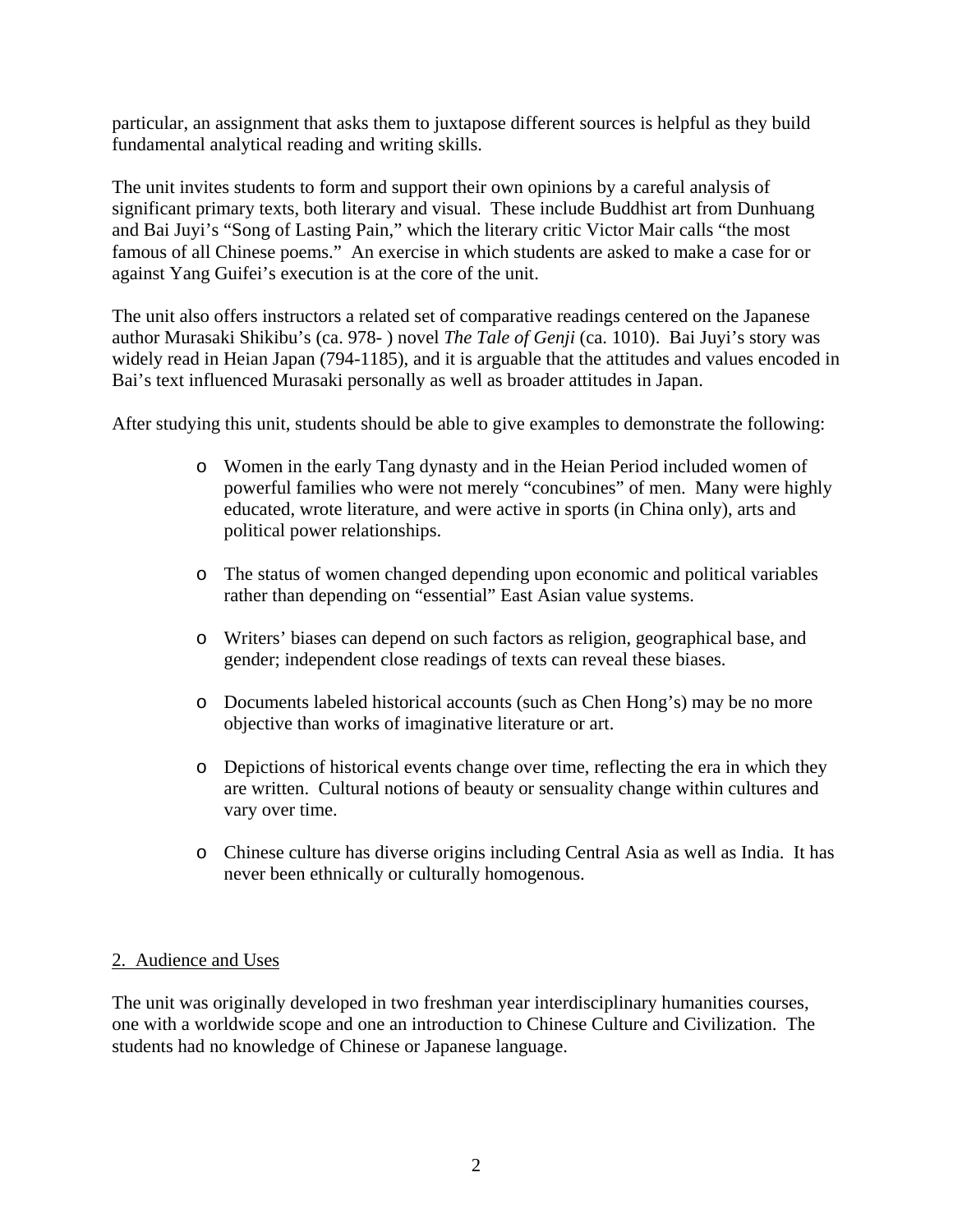The unit could also be useful in a wide variety of other courses, including but not limited to:

- World Literature
- Art History
- Japanese Culture and Civilization
- Women in Literature, Women in World or Asian History
- Freshmen core courses that develop analytical reading, writing, and critical thinking skills.

In a general humanities or world literature course, Yang Guifei's story could be compared to Helen's story in *The Iliad,* and Eve's story in Genesis and Milton's *Paradise Lost.* In a Women in History course, Yang Guifei could be compared to Marie Antoinette.

# 3. Instructor's Introduction

# Yang Guifei

The following information should be sufficient background for students. Extensive lecturing about Yang Guifei should not be necessary. There is actually a disadvantage to a teacher saying more; it leaves less for students to discover on their own.

"Yang" is a family name, and "Guifei" is an official title, translated as "Prized Consort," held by the woman ranked most highly by the Emperor. Yang Guifei's uncle and siblings rose to power from the time she was 27 until her death eleven years later in 756. There are many legends about her. When tourists go to Huaqing Springs in Xi'an today, they can bathe in hot water as she allegedly did when the aging Emperor first saw her among the court women. She is said to have formed a friendship with An Lushan, who became a general of Chinese troops despite his Central Asian origins; she may have even adopted An Lushan as a son. Both Yang Guifei and An Lushan are described as dancing the "whirl," a Central Asian dance which can be seen in pictures of the Tang court preserved in Dunhuang's caves on the Silk Road. The Emperor is believed to have been so in love with Yang Guifei, he neglected his duties. The location of Yang's death is as famous as that of her bath; guidebooks will tell you exactly the location of Ma Lei Station, the place where she was throttled, hanged, or forced to commit suicide by the Emperor's disgruntled associates.

The historian Susan Manning points out that paintings and plays about Yang Guifei made her a household name in China over the centuries. Many Tang dynasty sculptures said to resemble Yang Guifei are exquisite pieces of art. Bai Juyi's poetry was also well known in tenth-century Japan. In the first chapter of the illustrious eleventh-century Japanese novel *The Tale of Genji*, Murasaki Shikibu quotes his poetry repeatedly; and, indeed, depictions of both Genji and his mother may have been influenced by descriptions of Yang found in Bai Juyi's writings.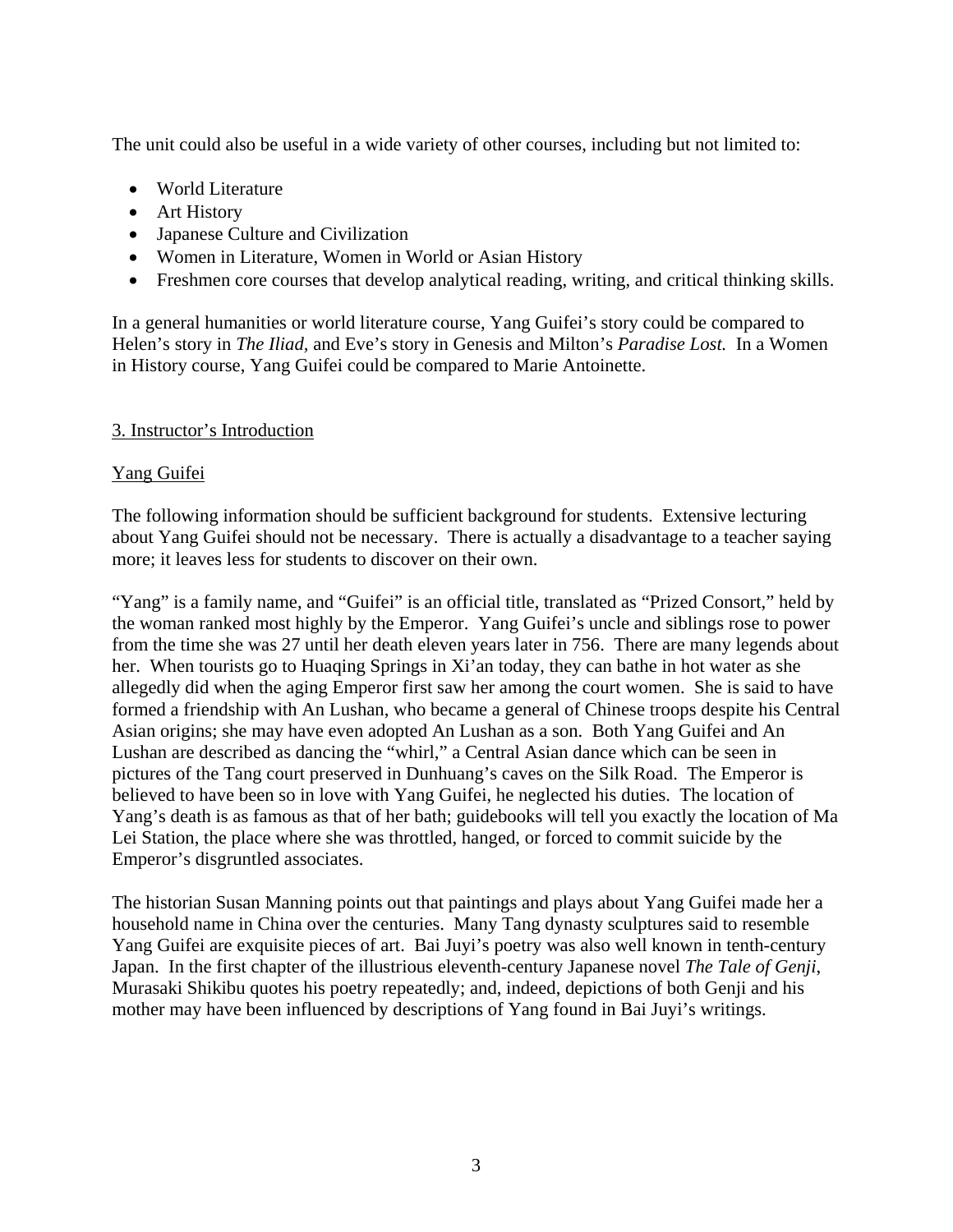# Women in the Tang Dynasty

In imperial China, alliances of consorts to the Emperor or the Emperor's extended family could elevate the consorts' families and served to tie outlying regions to the central government. Because women were useful for these marriage-like arrangements, families with ambitions would carefully tend to women's upbringing, whether in dress or skills of music, dance, reading, and composing poetry. There was no foot-binding by the Tang dynasty; there are many images of women riding horses and even playing polo. Perhaps because of Yang Guifei's promotion of her relatives, the importance of marriage alliances as a vehicle for political advancement diminished after the Tang dynasty. As in East Asia and the West today, family influence was held under control and meritocracy advanced by a strong system of rigorously maintained examination systems. This shift from a system that benefited many women to one where families funded the formal education exclusively of men is a major aspect of Chinese economic, political and social history. Women became more sequestered, and foot-binding of women gradually spread from aristocratic women to laborers. Reversion to earlier attitudes toward women was also accompanied by lower receptivity to Buddhism and arts from Central Asia.

In discussing slides depicting Yang Guifei in the Tang dynasty, students might be intrigued with the following information which is also reflected by Bai Juyi's poem:

- Women in the Tang had a hundred different styles of putting up their long hair. These were given names such as *yunji* (resembling clouds), and *hudie ji* (resembling the wings of a butterfly). Hairpins with bird and flower designs became a main accessory. Plucked eyebrows were considered a main feature of women's beauty. (*Women of the Tang Dynasty*, pamphlet published by the Shaanxi History Museum, 1995, p. 8.)
- In *Dunhuang Art*, Duan Wenjie writes, "Dong You of the Song dynasty observed, 'Human figures are painted in exuberance and in full bloom…. This is the Tang style. It is often said that Lady Yang had a delicate frame in full bloom. After seeing the paintings, I can appreciate what Master Han has described about the past, the arched eyebrows and plumy cheeks. It was the Tang fashion to admire plump figures'" (Duan, Wenjie. *Dunhuang Art: through the eyes of Duan Wenjie*. Ed. Chung Tan. New Delhi: Abhinav Publications, 1994. Page 150. Also available online: [http://www.ignca.nic.in/ks\\_19.htm](http://www.ignca.nic.in/ks_19.htm))

# An Lushan

While An Lushan is not the central focus of this unit, more information about his background and motivations may be helpful. An Lushan is often described as of Turkic or Sogdian ethnicity. While he was not Islamic, the name "An" later became associated with ethnic groups in Central Asia who did later convert to the Muslim religion. These groups had never been won over to a Confucian ideology that placed one secular emperor at the top of an administrative hierarchy and sent taxes and tribute to the capital. An Lushan was powerful because he controlled three contiguous areas northeast of Chang'an, and he had been allowed to maintain control of these troops for at least a decade. Eventually, he led 200,000 troops. The exact nature of his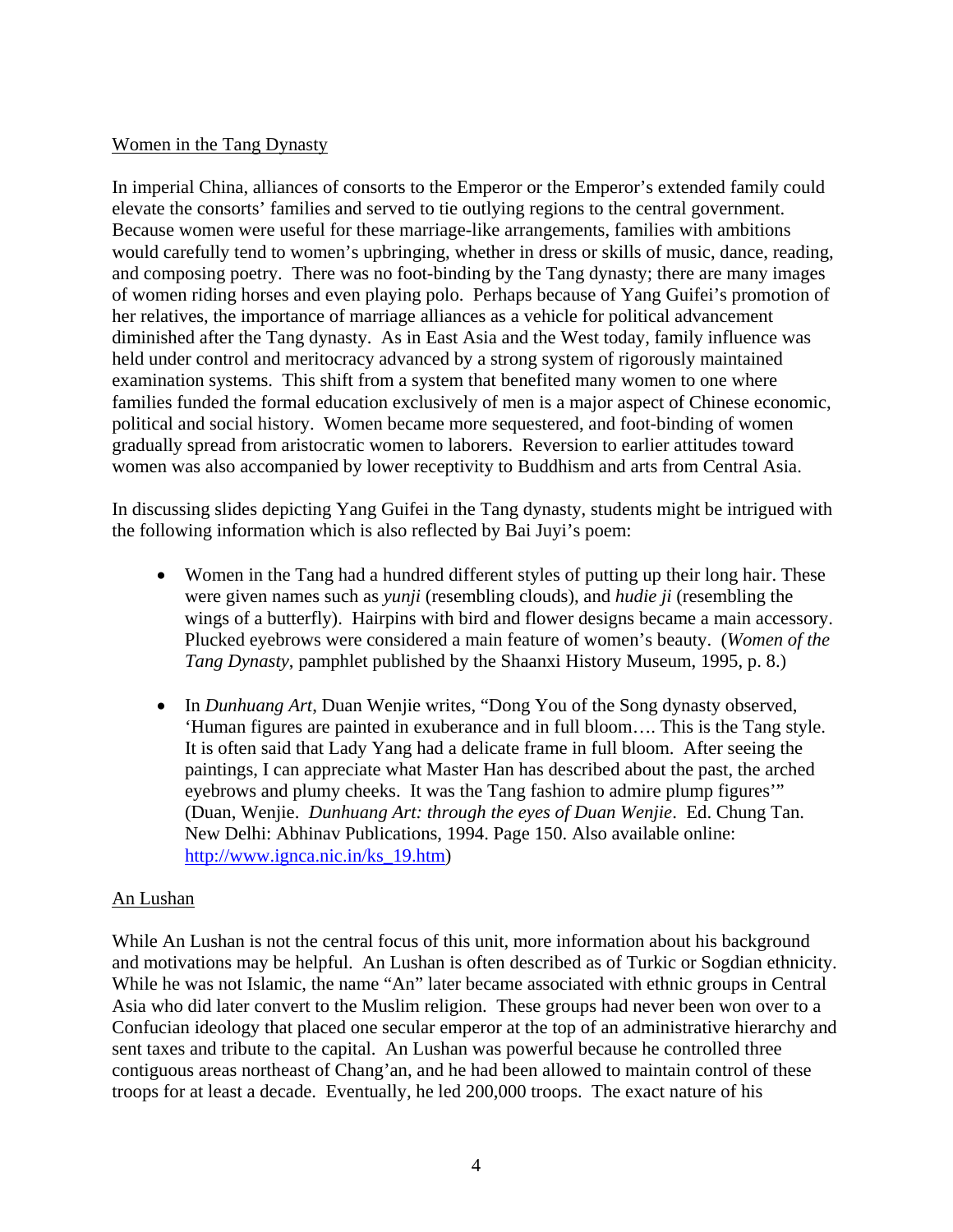relationship with Yang is the subject of some debate. In the popular imagination, some of the association of An Lushan and Yang Guifei was because both were portrayed as hefty, a bodytype that might have been linked to what was perceived, from the Han Chinese point of view, as being of similar foreign extraction.

# *The Tale of Genji*

Students are often confused about three basic facts in Murasaki's *The Tale of Genji*: 1) *The Tale of Genji* is written about two hundred years after Bai Juyi's poem about Yang Guifei; 2) Genji is a fictional character; and 3) all of *The Tale of Genji* occurs in Japan.

It is useful to explain how Murasaki knew this Chinese source. Murasaki lived in the Heian Period (794-1185). She started writing about Genji about the year 1000. Kyoto, the capital city of Japan at that time, was modeled after the Chinese capital of Chang'an, with similar parallel streets, gardens, and architecture. The life of aristocratic Japanese women was also somewhat similar to that of Tang Chang'an, even though that court life had largely disappeared in China by the year 1000.

Aristocratic women in Heian Japan were highly educated, clearly for the purposes of marriage alliances. Murasaki and some other court women, such as the famous writer Sei Shonagon, could read poetry written in Chinese characters, even if they knew no spoken Chinese. Manuscripts from China entered Japan and were recopied, including illustrations.

# 4. Readings and Visuals

The unit allows students to synthesize material from different disciplines. Secondary sources are used for an overview and balanced by close analysis of clusters of interdisciplinary texts of one time and place.

Sections A and B below are essential student readings. Section C offers a series of visual representations of Yang Guifei. Section D offers additional readings for instructors and/or interested students.

# A. Tang Poetry

"Interlude: Xuanzong and Yang the Prized Consort" in *An Anthology of Chinese Literature*, Stephen Owen, ed. and trans. New York: Norton, 1996. Pages 441-457.

Most important selections:

- Bo Juyi (Bai Juyi in pinyin; 772-846), "Song of Lasting Pain" (Sometimes translated as "Song of Everlasting Regret")
- Chen Hong (early ninth century): "An Account to Go with the 'Song of Lasting Pain.'"
- Bo Juyi, "The Girl Who Danced the Whirl."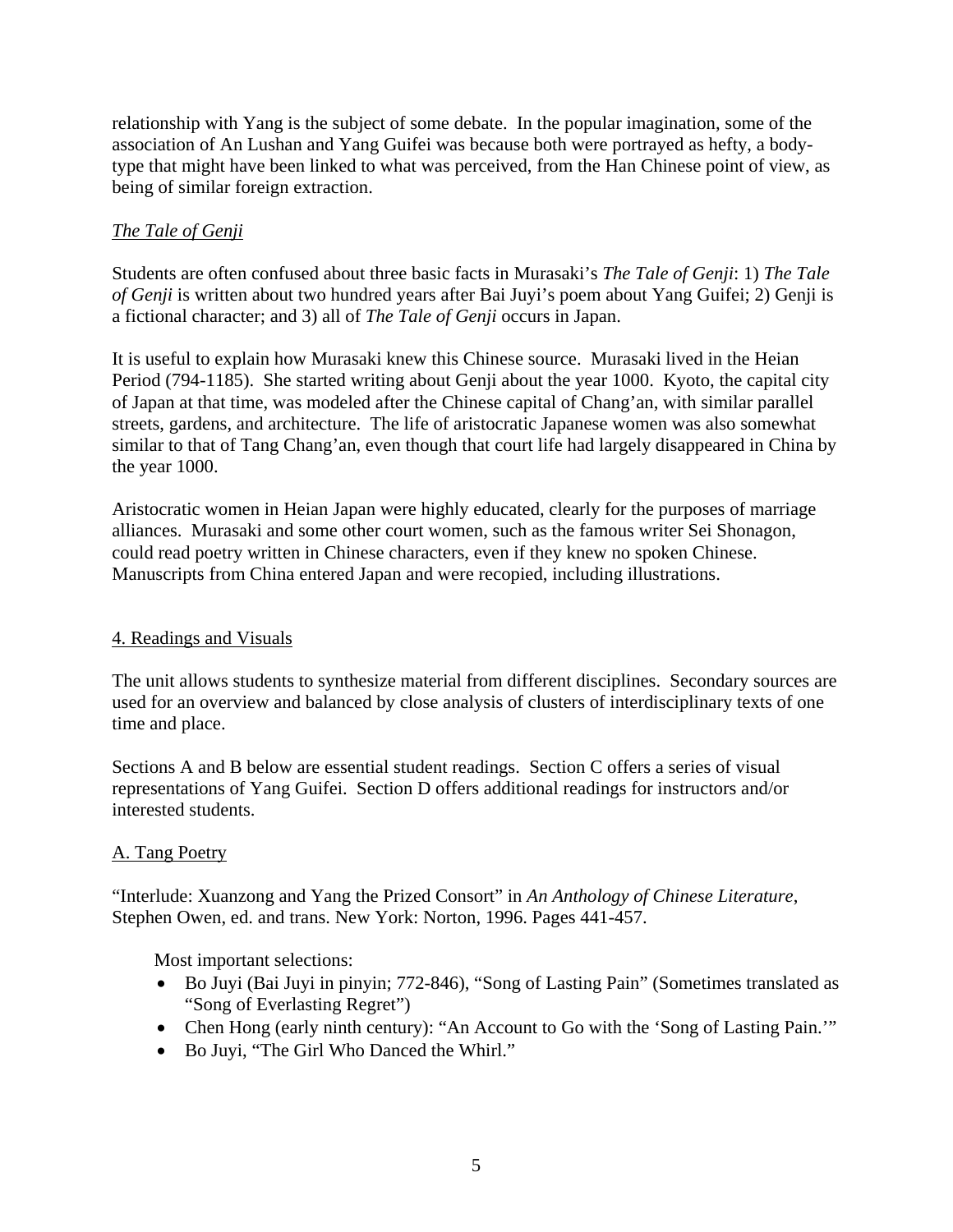# *B. The Tale of Genji*

Murasaki Shikibu. *The Tale of Genji*. Trans. Royall Tyler. New York: Viking, 2001. Chapter I: "Kiritsubo: The Paulownia Pavilion," pages 3-18.

Alternate translation: Murasaki Shikibu. *The Tale of Genji*. Trans. Edward Seidensticker. New York: Vintage Books, 1990.

The Tyler translation has been selected because of its reputation for accuracy. The translation by Edward Seidensticker can also be used with confidence; in some ways Seidensticker may be more accessible to students. Arthur Waley's translation is even more readable than Seidensticker's, but it has often been criticized for inaccurate or incomplete translations.

#### C. Slide/Powerpoint Presentation and Discussion

The following images can be presented in class. The instructor should not lecture but rather identify the pieces and ask the students questions for discussion.

With noted exceptions, the images and objects presented here are from the Tang dynasty during Yang Guifei's lifetime. This distinguishes them from the written materials by Bai Juyi, Chen Hong, and Murasaki, which were written after Yang's death. A key question is to what extent the visual representations conflict with the written sources. The statues in Dunhuang were created by Buddhists, living in an area far from the capital city, in a similar cultural area to the ones where An Lushan (and "the whirl") came from.

Students can use evidence from the visual representations of Yang Guifei in the essay assignment described in the Student Activities section below, using the same care as treating the written sources.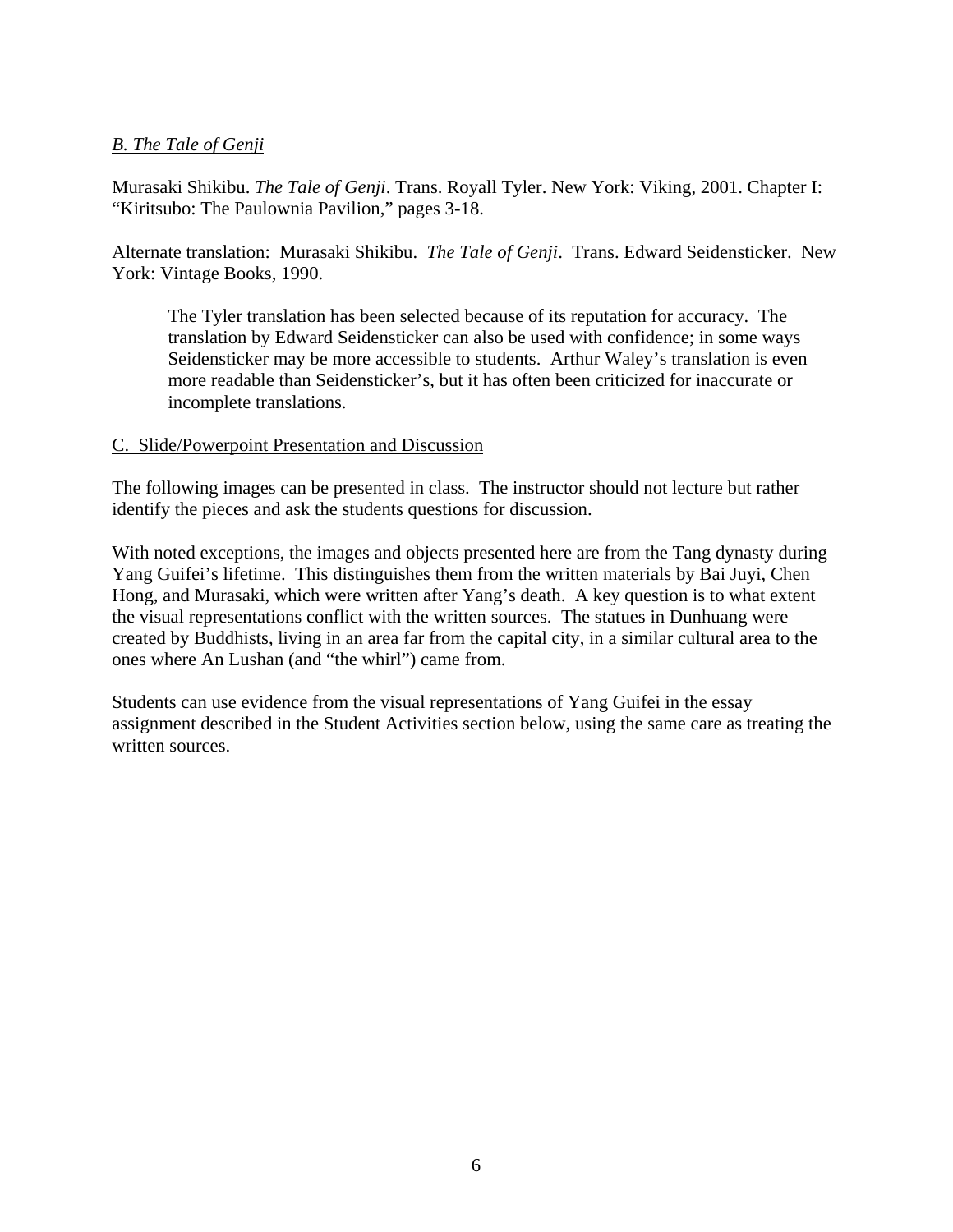| <b>Photo: Fay</b><br><b>Beauchamp</b>                           | 1. Statue of Yang Guifei sold in a San Francisco shop in 2000, given here to<br>allow students to contrast westernized conventions of female beauty and<br>sensuality with the Tang dynasty statue.                                                                                                                                                                                                                                                                                                                                                                                                                                                                                                                                                                                                                                                                                        |
|-----------------------------------------------------------------|--------------------------------------------------------------------------------------------------------------------------------------------------------------------------------------------------------------------------------------------------------------------------------------------------------------------------------------------------------------------------------------------------------------------------------------------------------------------------------------------------------------------------------------------------------------------------------------------------------------------------------------------------------------------------------------------------------------------------------------------------------------------------------------------------------------------------------------------------------------------------------------------|
| <b>Photo: © Xiang</b><br><b>Gang Lianhe</b><br><b>Chubanshe</b> | 2. Standing woman (traditionally identified as similar to Yang Guifei), Tang<br>dynasty, excavated 1959, Shaanxi Province.<br>Tricolor-glazed pottery figures have been dated to the period 712-756 because<br>of coins in the same tomb near Xi'an. Ask students to list words that give their<br>impression of the woman, then to describe details that substantiate their<br>adjectives. The discussion leads to discussion of "cultural relativism" of such<br>words as beautiful or sensual, and may also lead to "reading" her gesture and<br>position of her head compared to Buddhist statues of the time where hand<br>gestures (mudras) have coded meanings. Students will contradict one another<br>with their interpretations but some answers will be better supported with attentive<br>description of details of her dress, hair arrangement, facial expression, feet, etc. |
|                                                                 | 3. Tang dynasty mural from Dunhuang, illustrating court ladies with the heavy<br>style attributed to the fashion set by Yang Guifei.                                                                                                                                                                                                                                                                                                                                                                                                                                                                                                                                                                                                                                                                                                                                                       |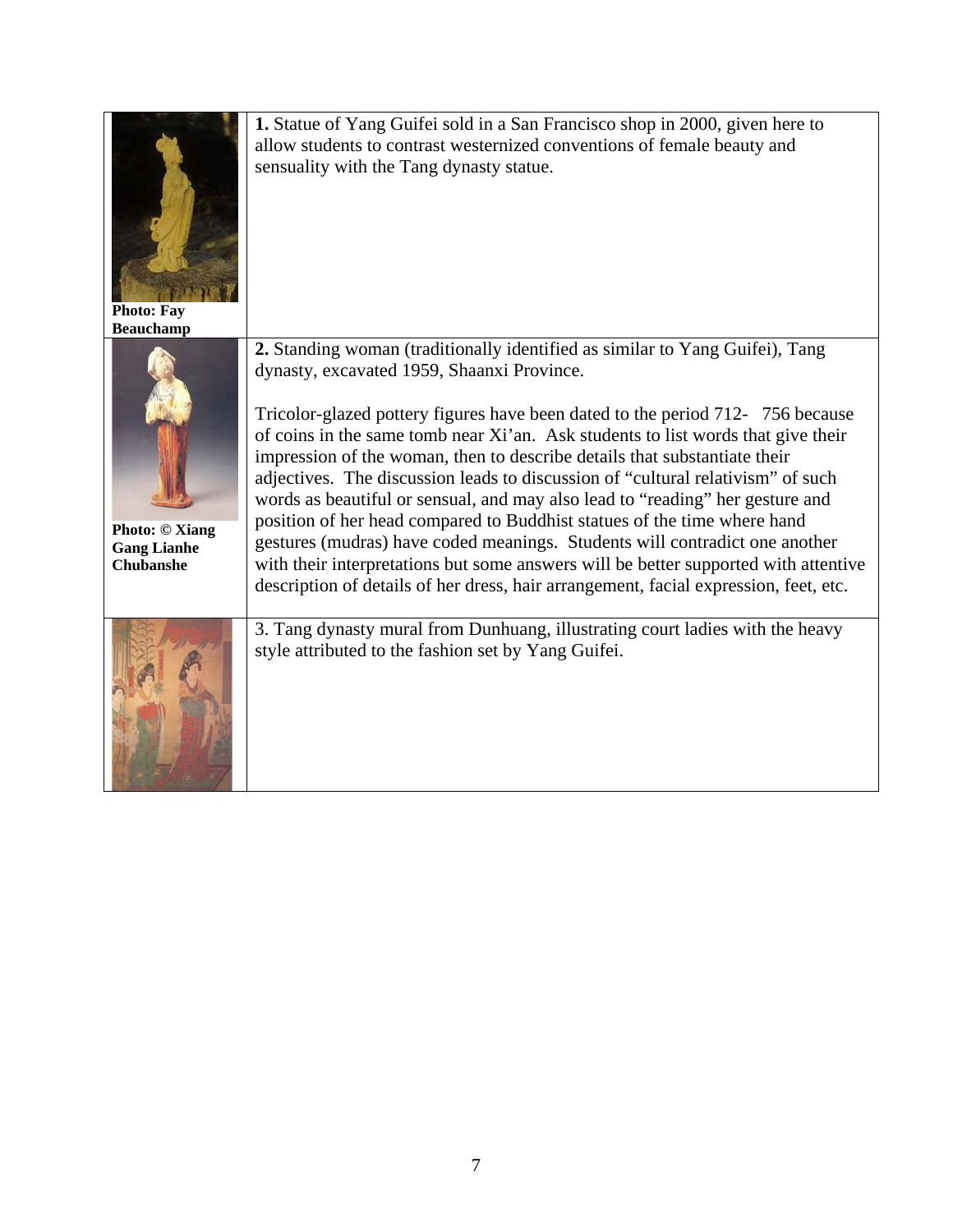|                                                                | 4. Bodhisattva, Cave 45, High Tang.                                                                                                                                                                                                                                                                                                                                                                                                                                                                                                                                                                                                                                                                                                                                                                                                                 |
|----------------------------------------------------------------|-----------------------------------------------------------------------------------------------------------------------------------------------------------------------------------------------------------------------------------------------------------------------------------------------------------------------------------------------------------------------------------------------------------------------------------------------------------------------------------------------------------------------------------------------------------------------------------------------------------------------------------------------------------------------------------------------------------------------------------------------------------------------------------------------------------------------------------------------------|
| <b>Photo: © Beijing</b><br><b>Slides Publishing</b><br>Company | This statue is described as having "the full figure and graceful posture of a<br>woman. Moreover, the hair is tied high in a bun, with hairpins and decorations<br>typical of the palace ladies." (Duan, Wenjie. Dunhuang Art: through the eyes of<br>Duan Wenjie. Ed. Chung Tan. New Delhi: Abhinav Publications, 1994. Page<br>150. Also available online: http://www.ignca.nic.in/ks_19.htm) Ask students to<br>compare the face, pose, and stance depicted here with that of the statue of the<br>standing woman identified as Yang Guifei (image #2). Why would Buddhists in<br>Western China admire court ladies at this time? Dunhuang is the site of caves<br>created for Buddhist worship along the Silk Roads and is in western China.<br>Bodhisattvas are semi-divine beings that defer the state of Nirvana in order to<br>help others. |
|                                                                | 5. Bodhisattva in Dunhuang from the Northern Wei Period (386-534).<br>Note: This image is from before the Tang dynasty and is included so that students<br>realize that Buddhas and Bodhisattvas were not always depicted as plump. Body<br>type changes from place to place and over time.                                                                                                                                                                                                                                                                                                                                                                                                                                                                                                                                                         |
| <b>Photo: © Beijing</b><br><b>Slides Publishing</b><br>Company |                                                                                                                                                                                                                                                                                                                                                                                                                                                                                                                                                                                                                                                                                                                                                                                                                                                     |
|                                                                | 6. Second Bodhisattva from Cave 45 in Dunhuang High Tang (705-780).                                                                                                                                                                                                                                                                                                                                                                                                                                                                                                                                                                                                                                                                                                                                                                                 |
| <b>Photo: © Beijing</b><br><b>Slides Publishing</b><br>Company | The Second Bodhisattva shows that the heavier face appears in more than one<br>statue in Cave 45 and reinforces the difference with #5.                                                                                                                                                                                                                                                                                                                                                                                                                                                                                                                                                                                                                                                                                                             |
| <b>Photo: Fay</b><br><b>Beauchamp</b>                          | 7. Photo of a modern sculpture of Genji showing plumpness and similar hairstyle<br>to the Dunhuang Bodhisattvas. Almost any illustration of Genji from any period<br>will show similar characteristics, including those in the Tyler and Seidensticker<br>editions. (For more illustrations of Genji, see Community College of<br>Philadelphia Professor Diane Freedman's website:<br>http://faculty.ccp.cc.pa.us/faculty/dfreedman/genji/genji.htm)                                                                                                                                                                                                                                                                                                                                                                                                |

 $\overline{\phantom{a}}$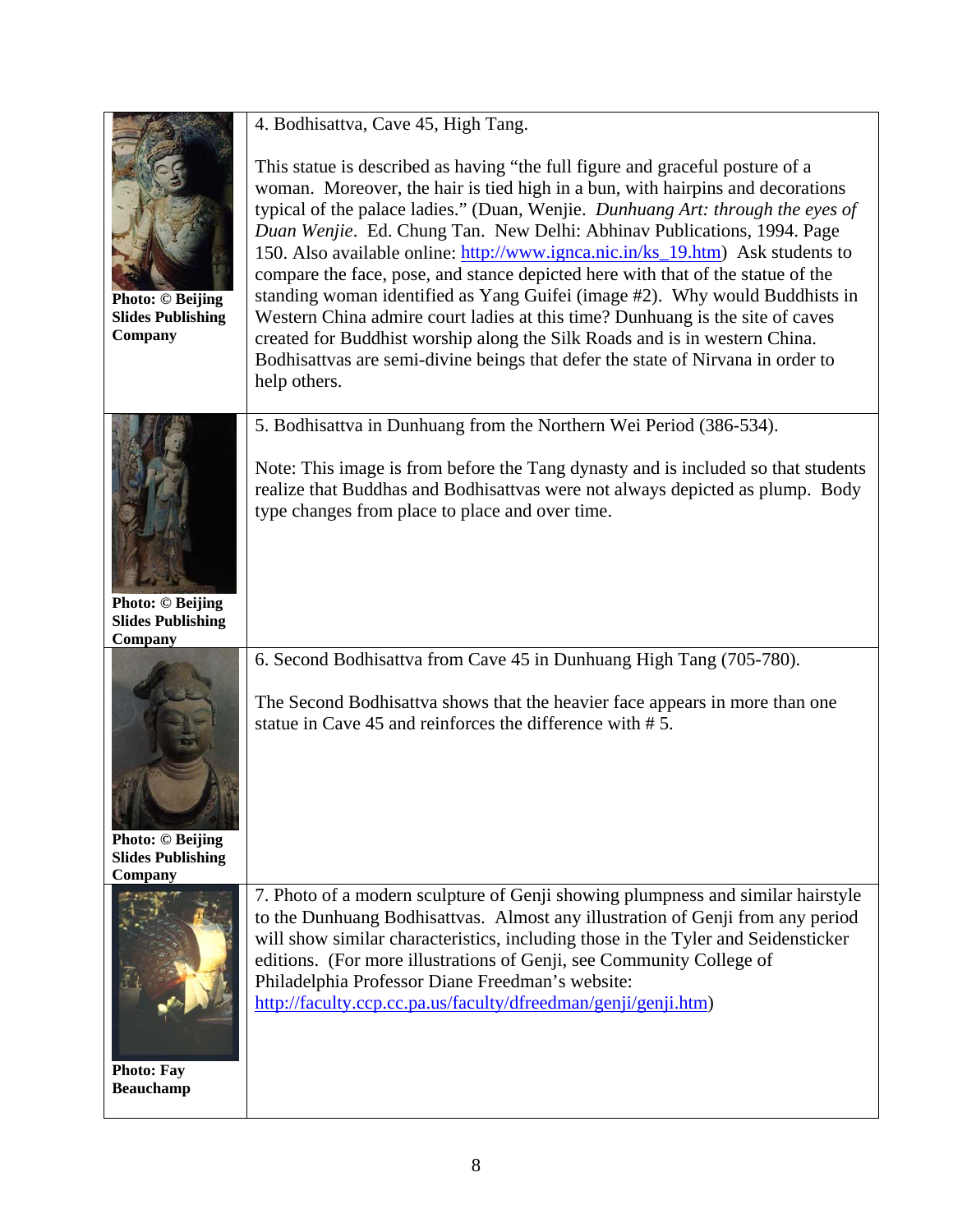| 8. Painting by Qian Xuan (1235-1307) of the Yuan dynasty, Yang Guifei      |
|----------------------------------------------------------------------------|
| Mounting a Horse, owned by the Freer Gallery, Washington, D.C. Available   |
| online at http://vandyck.anu.edu.au/work/teach/context/faculty-            |
| web.at.nwu.edu/art-history/fraser/b40/Eremitism_in_Yuan_Painting.html (see |
| image number three) and at                                                 |
| http://darkwing.uoregon.edu/~inaasim/Hist%20387/Hist%20387_12.htm (scroll  |
| down toward the bottom of the page)                                        |
|                                                                            |
| What is different about how Yang Guifei is depicted here? How have the     |
| centuries between her lifetime and 1300 changed how she is viewed?         |
|                                                                            |

# D. Additional Readings for Instructors and/or Students

Additional readings are marked according to the star\* system:

- \*\*\* Most important
- \*\* Recommended

\*\*\* Bai Juyi's "Song of the Lute," Burton Watson, trans and ed. *Columbia Book of Chinese Poetry: From Early Times to the Thirteenth Century*. New York: Columbia University Press, 1984.

This poem, written in 815, gives readers a fuller sense of women's status, with a lowerclass character making marital and economic decisions that belie the dominant stereotype. It is a moving poem in a beautiful translation that also provides an insight into Bai Juyi's sympathetic attitudes toward women.

\*\*\*Murasaki's "Akashi" chapter from *The Tale of Genji*. Murasaki Shikibu. *The Tale of Genji*. Trans. Royall Tyler. New York: Viking, 2001.

Alternate translation: Murasaki Shikibu. *The Tale of Genji*. Trans. Edward Seidensticker. New York: Vintage Books, 1990.

The "Akashi" chapter can be assigned along with the first chapter of *The Tale of Genji*, or it can stand by itself as an independent narrative. The "Akashi" chapter presents Genji as an ambiguous figure who is motivated by political and economic considerations as well as desire in his pursuit of women. Bai Juyi's "Song of the Lute" is referred to in this chapter by characters who use the poem to justify their actions. In an essay assignment or an open-book exam, ask students to compare uses of music in "Song of the Lute" and the "Akashi" chapter, or to compare Yang Guifei and Genji.

\*\*\* Mack, Maynard, ed. *The Norton Anthology of World Masterpieces*. New York: W.W. Norton, 1995.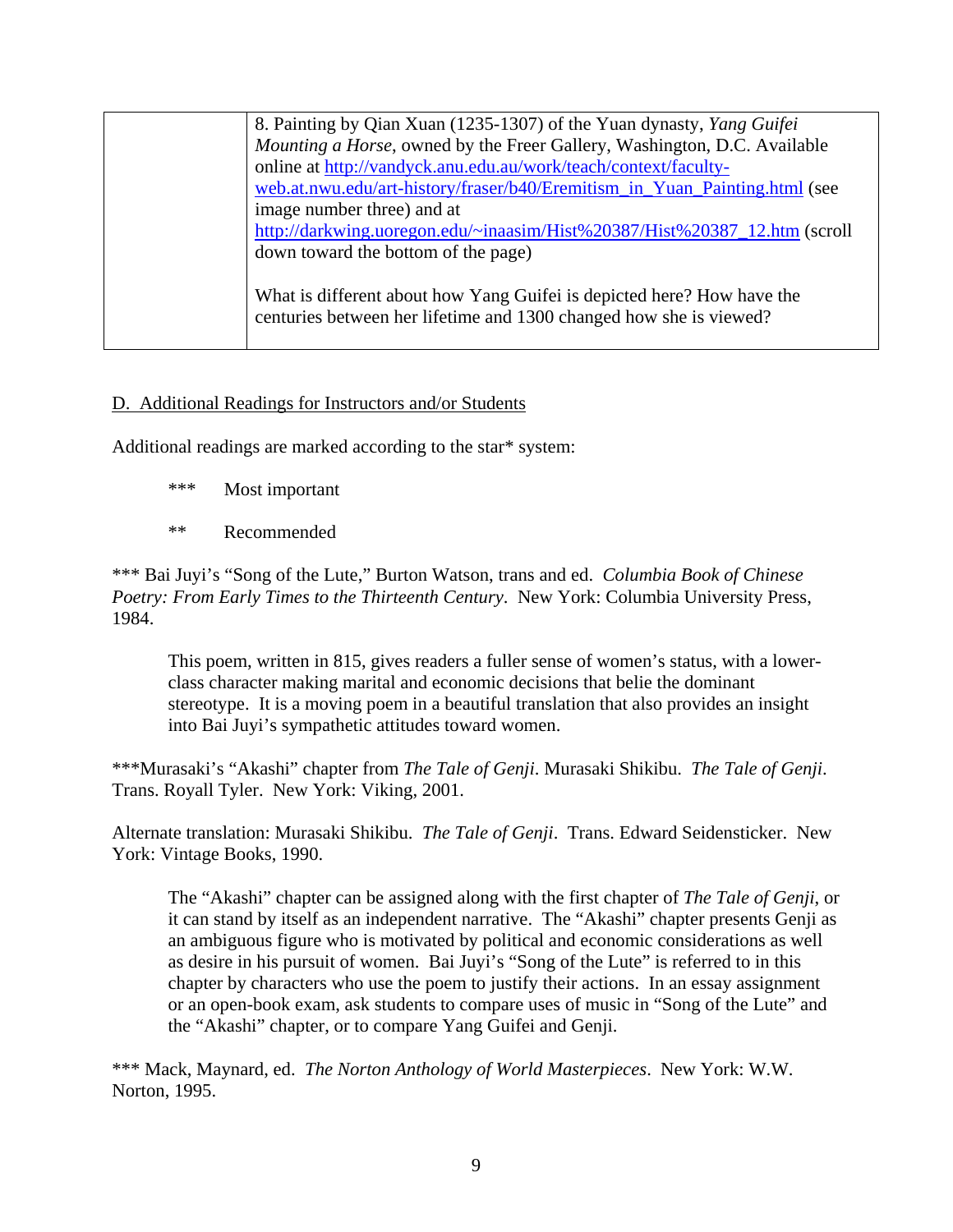The Norton Anthology of World Masterpieces, Expanded Edition includes excellent introductions and selections of Tang dynasty poetry including short poems by Bai Juyi, Du Fu and Li Bai. It includes the "Akashi" chapter from *The Tale of Genji* and others but not the first chapter. It also includes Zeami's Noh play *Haku Rakuten* about Bai Juyi's influence on Japanese poetry.

\*\* Ebrey, Patricia Buckley. *Cambridge Illustrated History of China*. New York: Cambridge University Press, 1999.

This is a good introductory secondary source on China by a respected contemporary historian. For an interdisciplinary course, the book's color art reproductions and maps are very useful and Ebrey provides an excellent overview.

\*\* Varley, Paul. *Japanese Culture*. Honolulu: University of Hawaii Press, 2000.

This is a good secondary text on Japan for students, by another respected contemporary historian. The book has the virtue of a good interdisciplinary approach that includes photographs of the Horyuji temple, for example. The text offers good background for students interested in Murasaki.

## 5. Student Activities

## Key Essay Assignment

Give out this assignment two weeks in advance of the essay's due date to allow for study of the readings and artwork. The study or discussion questions that follow the essay assignment are "pre-writing exercises" designed to help students sort through the material. The instructor should be careful not to discuss the material too extensively in class so that students can form their own insights.

 *Based on the readings in Owen's anthology, the first chapter of The Tale of Genji, and the visual texts given in sections A, B, and C of the Readings section above, take a stand as to whether you agree with the Emperor Xuanzong's court officials who executed Yang Guifei in 756, blaming her for the An Lushan Rebellion. In a well-constructed essay, argue your stand persuasively using close analysis of the written and visual texts.* 

 *Consider the following as you would witnesses at a jury trial. How reliable are they? Why might they have conflicting views? What insights do they offer? What are their biases?* 

 *Bai Juyi Chen Hong Murasaki Shikibu Creators of visual Tang dynasty representations of Yang Guifei*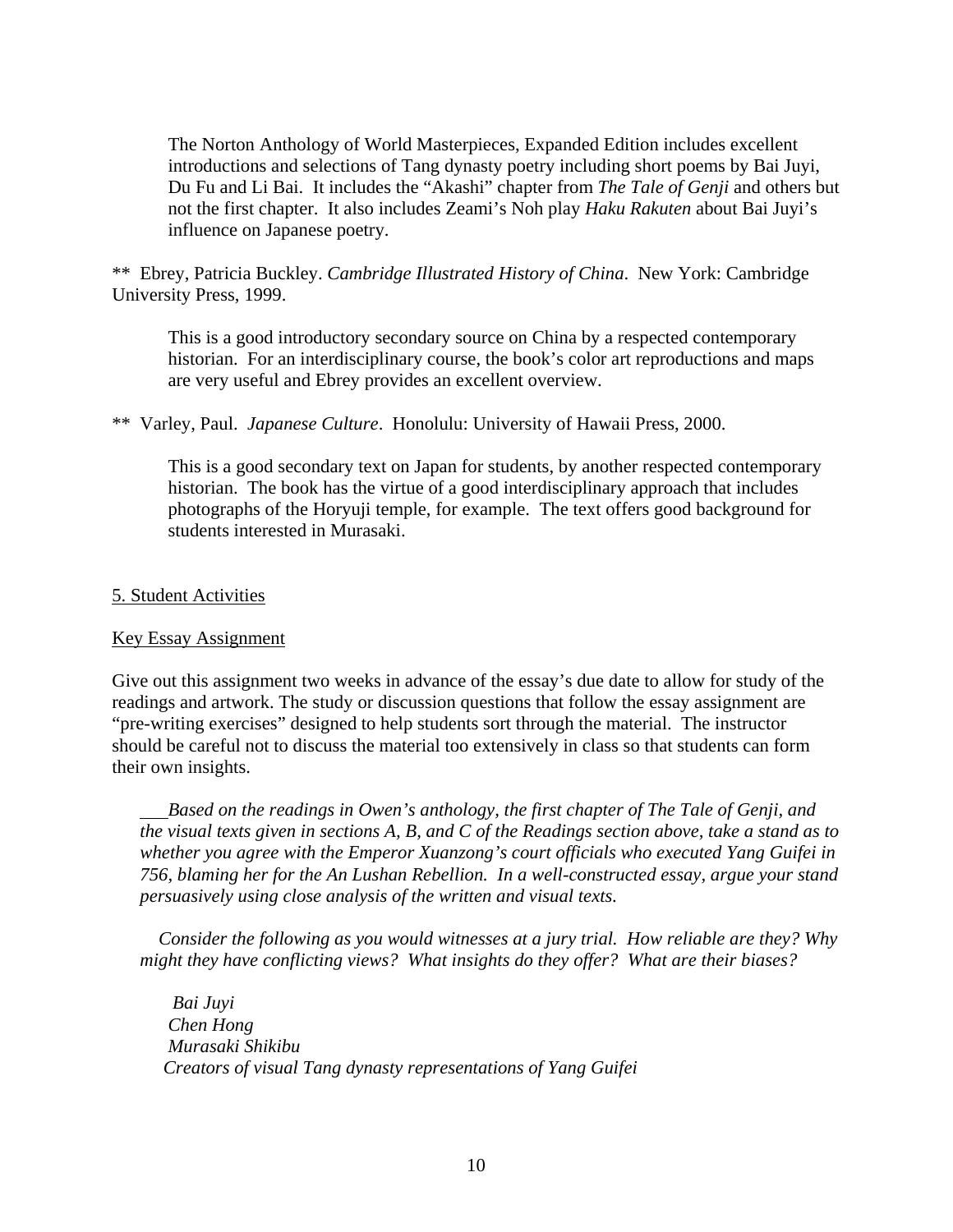# *Study or discussion questions for "Song of Lasting Pain"*

- What is the impression of Yang Guifei created in the first seven stanzas? What words and phrases create this impression?
- What is the poem saying about parents' attitudes about having daughters? How much can a poem written about sixty years after the fact l be used to gauge social attitudes?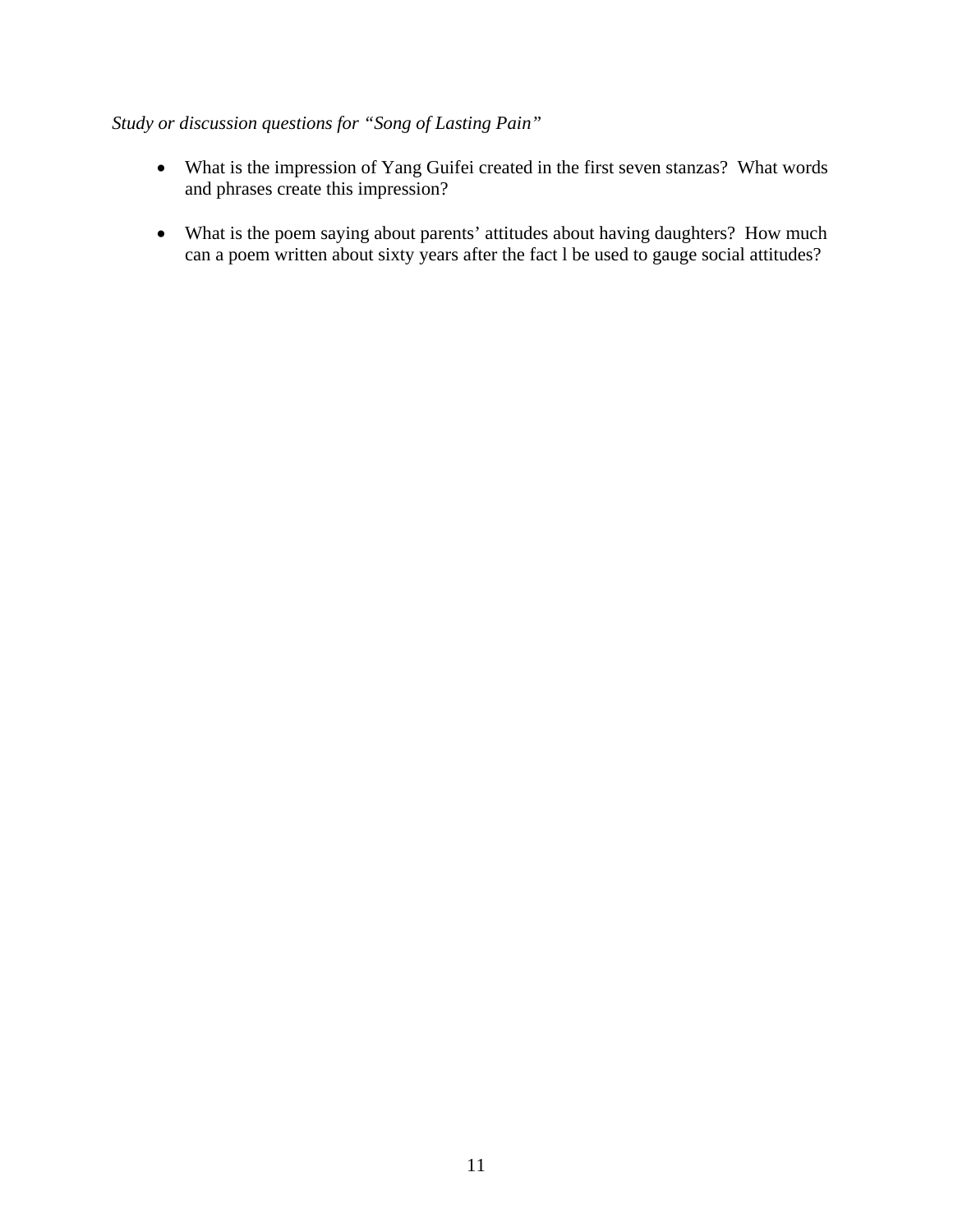# *Study or discussion questions for Chen Hong's "An Account to Go with the "'Song of Lasting Pain.'"*

- The first sentence reads, "During the Kaiyuan Reign, the omens of the Stair Stars showed a world at peace and there were no problems throughout all the land within the four circling seas" (Owen p. 448)
	- o Questions: Is it possible that the "world" was at peace and there were no problems? What is the effect of Chen's rhetoric? Why does he begin this way?
- After saying that the Emperor's Empress and previous first consort have died, Chen calls the Emperor "fretful and displeased."
	- o Questions: What are the denotation and connotation of "fretful"? What other word could Chen have used instead of "displeased"? What opinion of the Emperor are you forming from these words?
- Yang Guifei is called "coy." What are the denotation and connotation of "coy"? What opinion of Yang Guifei does Chen seem to have of Yang Guifei? What other words back up your thoughts about Chen?
- Compare/contrast Bai Juyi's and Chen's attitudes. Note that the two are contemporaries.

# *Study or discussion questions for Bai Juyi's "The Girl Who Danced the Whirl"*

- How are the actions and motivations of Yang Guifei and An Lushan associated by parallel phrases in the poem?
- Both Yang Guifei and An Lushan are described dancing "the whirl" in front of the Emperor. The whirl is a Central Asian dance said here to have come from Sogdiana, the area immediately west of China. Why might this dance be significant to the legend of Yang Guifei?

# *Study or discussion questions for Chapter One of The Tale of Genji.*

- What is the effect of beginning the chapter with characters referring to the "example" of Yokihi (Yang Guifei) (Tyler, p. 3)? What is the effect of Murasaki's allusions to Bai Juyi's "Song of Lasting Pain" in forming the readers' impressions of Genji's mother and her relationship to the Japanese emperor? What details from Bai Juyi does Murasaki use and what type of details does she exclude?
- What motivations does Murasaki give to the court ladies surrounding Genji's mother for disliking her? How might these motivations show Muraskaki's perspective as a woman with knowledge of court life?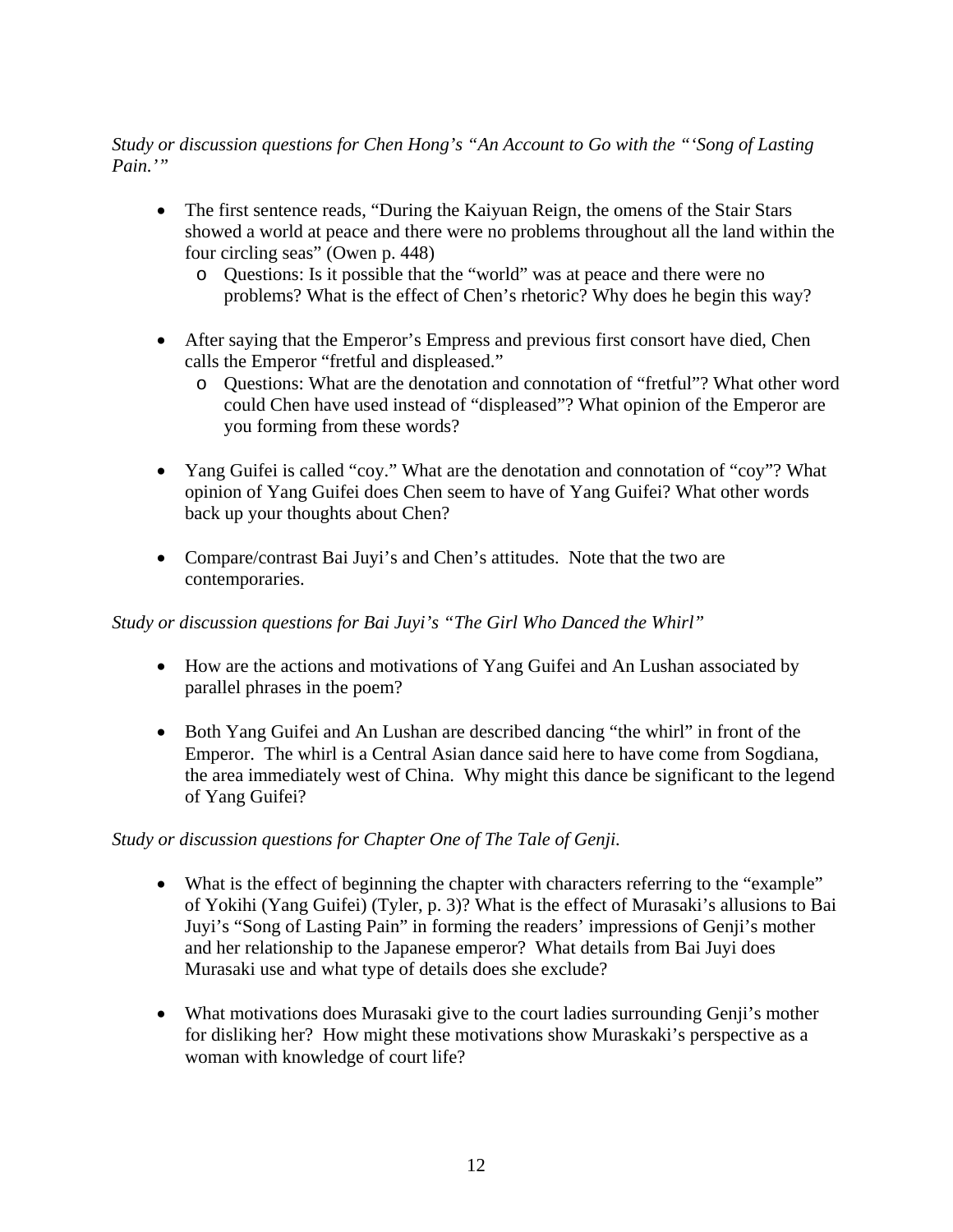• How is the character of Genji's mother different from Yang Guifei? How is Genji himself similar to Yang Guifei?

## 6. Further Reading

Beauchamp, Fay. "From Creation Myths to Marriage Alliances: Shakespeare's *The Tempest*  and Murasaki's Akashi Chapter. *Education About Asia*, 6 (2001): 20-26.

This article suggests ways for teachers to use a comparison between Murasaki's chapter and Shakespeare's play in a world literature or humanities class.

*Dunhuang Art through the Eyes of Duan Wenjie.* Edited and introduction by Tan Chung. New Delhi: Abhinav Publications, 1994. Also available online: [http://www.ignca.nic.in/ks\\_19.htm](http://www.ignca.nic.in/ks_19.htm)

This book gives an excellent description of almost 500 Dunhuang caves, with a good set of color reproductions, but is hard to locate outside of research university libraries. Pages 150-151 illustrate the influence of Yang Guifei on portrayal of Tang dynasty Bodhisattvas.

Graham, Masako Nakagawa. *The Yang Kuei-Fei Legend In Japanese Literature.* Lewiston: The Edwin Mellen Press, 1998. Foreword by Victor Mair.

This book draws upon sources only available in Chinese and Japanese to give a full analysis of the myriad painting and works of literature based on Yang Guifei over the centuries, both in Japan and China. Chapters 1-4 are valuable to instructors and include descriptions of the introduction of Bai Juyi's poetry to Japan.

Mair, Victor H. Ed. *The Columbia History of Chinese Literature*. New York: Columbia Univ. Press, 2001.

Chapter 54 "The Reception of Chinese Literature in Japan" includes discussion of Yang Guifei, pp. 1086-87. Note that Mair's Columbia anthologies of Chinese literature include many works about Yang Guifei, offering alternate translations to Stephen Owen.

Mann, Susan L. "Myths of Asian Womanhood." *Journal of Asian Studies*, Vol. 59 No. 4, November 2000, pp. 835-862.

> Mann pairs Yang Guifei and stories of Mu Lan and sets these stories in a framework where many historical women were blamed for disasters over the centuries, before as well as after the Tang dynasty. Strong women such as Mu Lan keep surfacing as the exception.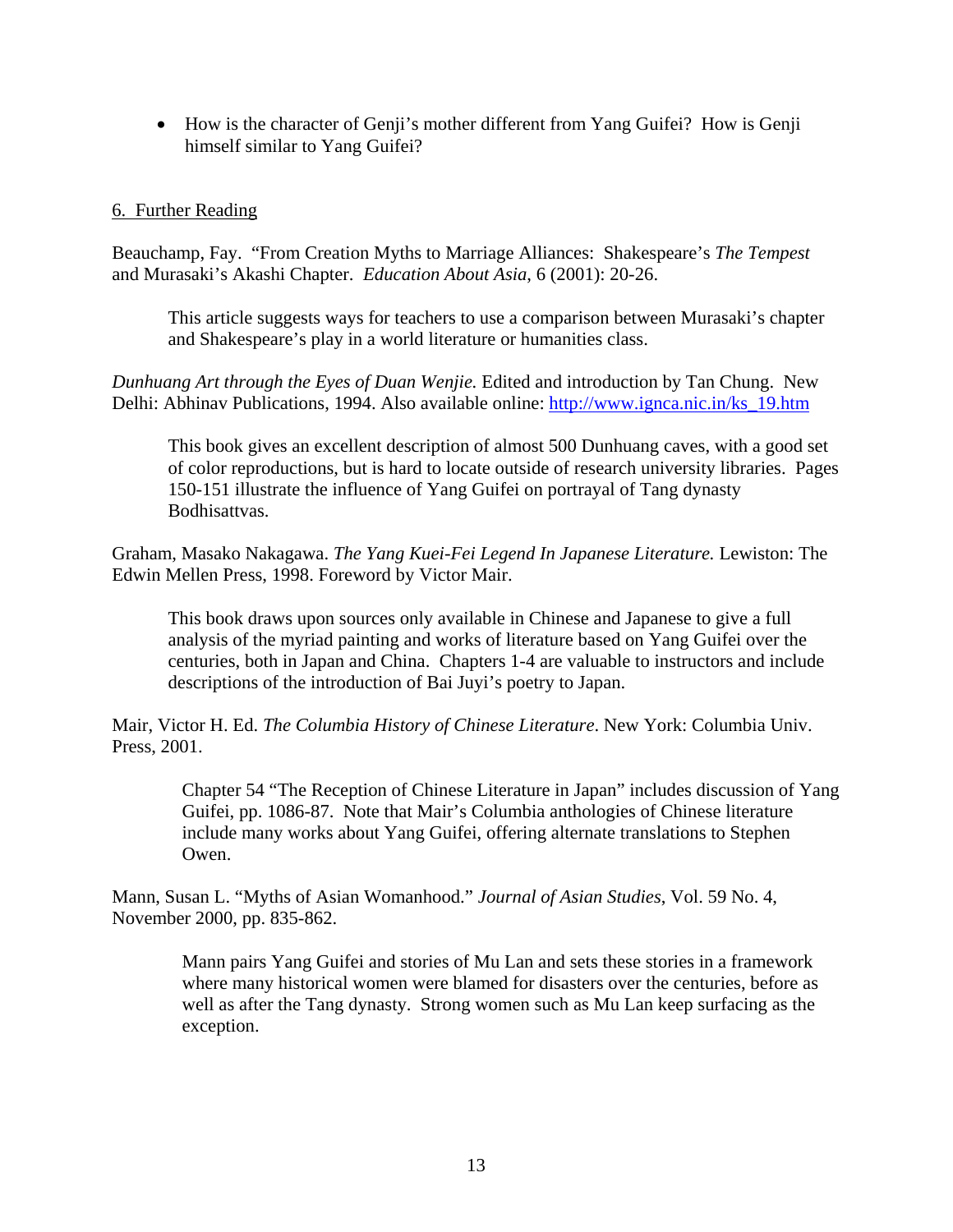Murasaki Shikibu. *The Tale of Genji*. Translated by Royall Tyler. New York: Viking, 2001.

Additional chapters from the text can be additional reading.

Pulleyblank, Edwin G. *The Background of the Rebellion of An Lushan*. London: Oxford University Press, 1955.

> Pulleyblank has conducted the research on An Lushan used by secondary sources to describe him; he has a chapter on his possible ethnicity and the conflicting accounts of his parents and family background, for example. More recent scholars have challenged Pulleyblank's emphasis on An Lushan's "foreign" origins.

*Quest for Eternity: Chinese Ceramic Sculptures from the People's Republic of China*. Los Angeles County Museum of Arts, and Chronicle Books: 1987.

The following illustrations are of particular note and augment the ones discussed above:

- Woman with a loose chignon, Tang dynasty, excavated 1955, Shaanxi Province. Page viii and 140 (catalog description).
- Woman with a high chignon, Tang dynasty, excavated 1955, Shaanxi Province. Page 56 and 140 (catalog description).
- Standing women, Tang dynasty, excavated 1959, Shaanxi Province. Page 86 and 138 (catalog description). These two tricolor-glazed pottery figures have been identified as from the period 712-756 because of coins in the same tomb near Xi'an.

*The Silk Road*. Prod. Isao Tamai. Dir. Junzo Tagawa. Videocassette. Central Park Media, 1990. Also available on DVD.

This is a magnificent series available in upscale video outlets (Video Library in Philadelphia.) Tape One has images of the location of Yang Guifei's bath in China and quotes Bai Juyi. Tape Three on Dunhuang provides an excellent commentary on these Buddhist caves accompanied by extraordinary visual close-ups of Tang dynasty sculpture and paintings that have survived with clear colors intact.

Additional materials on and by Bai Juyi and Murasaki are too numerous to list.

## 7. Acknowledgments

These teaching materials have evolved over a six-year period since 1997. That year, I collected materials on Yang Guifei on a Silk Road field trip organized by the Asian Studies Development Program of the East-West Center of Hawaii and led by art historian Steven Goldberg.